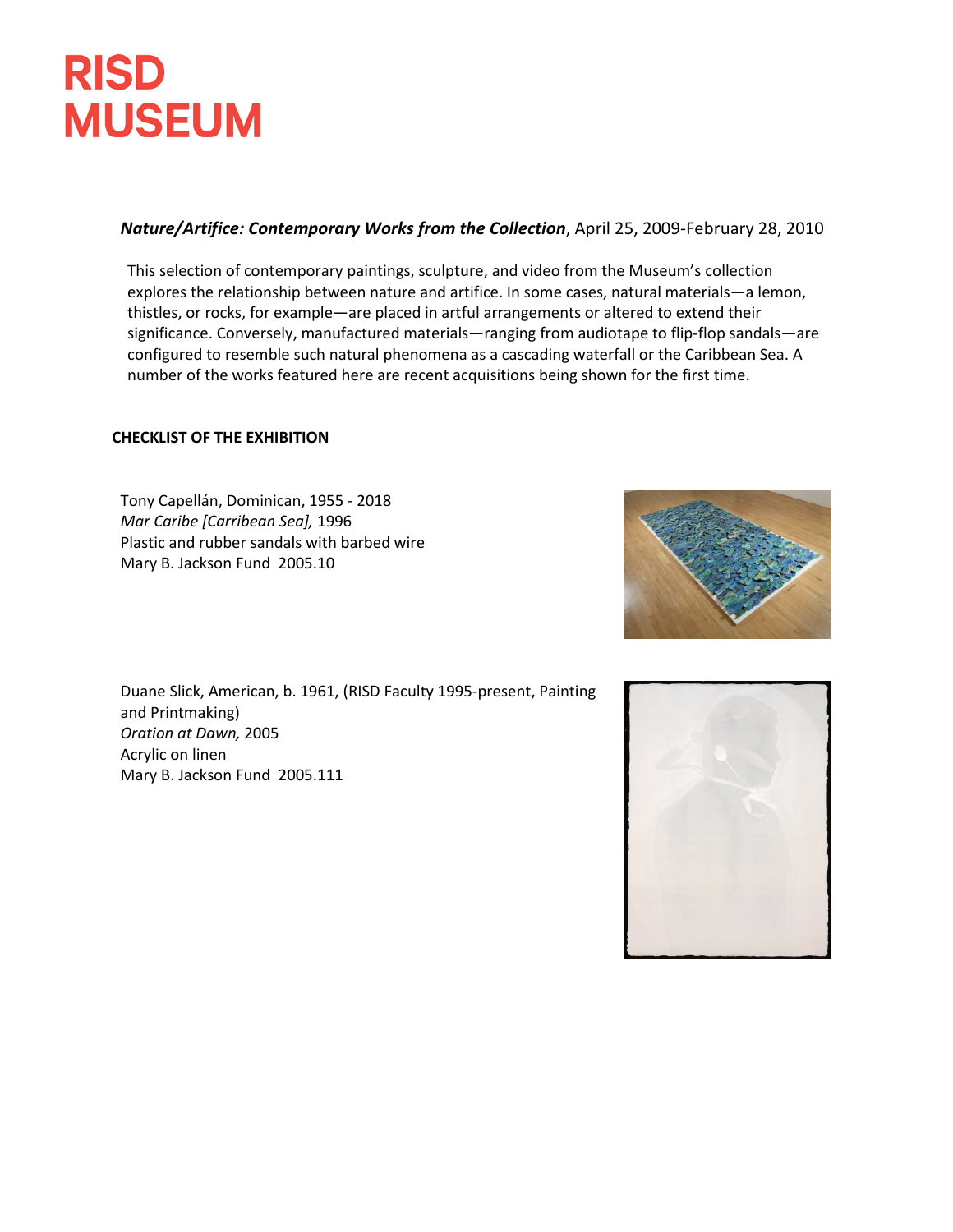

Christian Marclay, American, b. 1955 *Cascade,* 1989 Magnetic tape Mary B. Jackson Fund 2006.2



Richard Long, English, b. 1945 *Mountainside Ellipse,* 1999 Stones Richard Brown Baker Fund for Contemporary British Art 2007.107





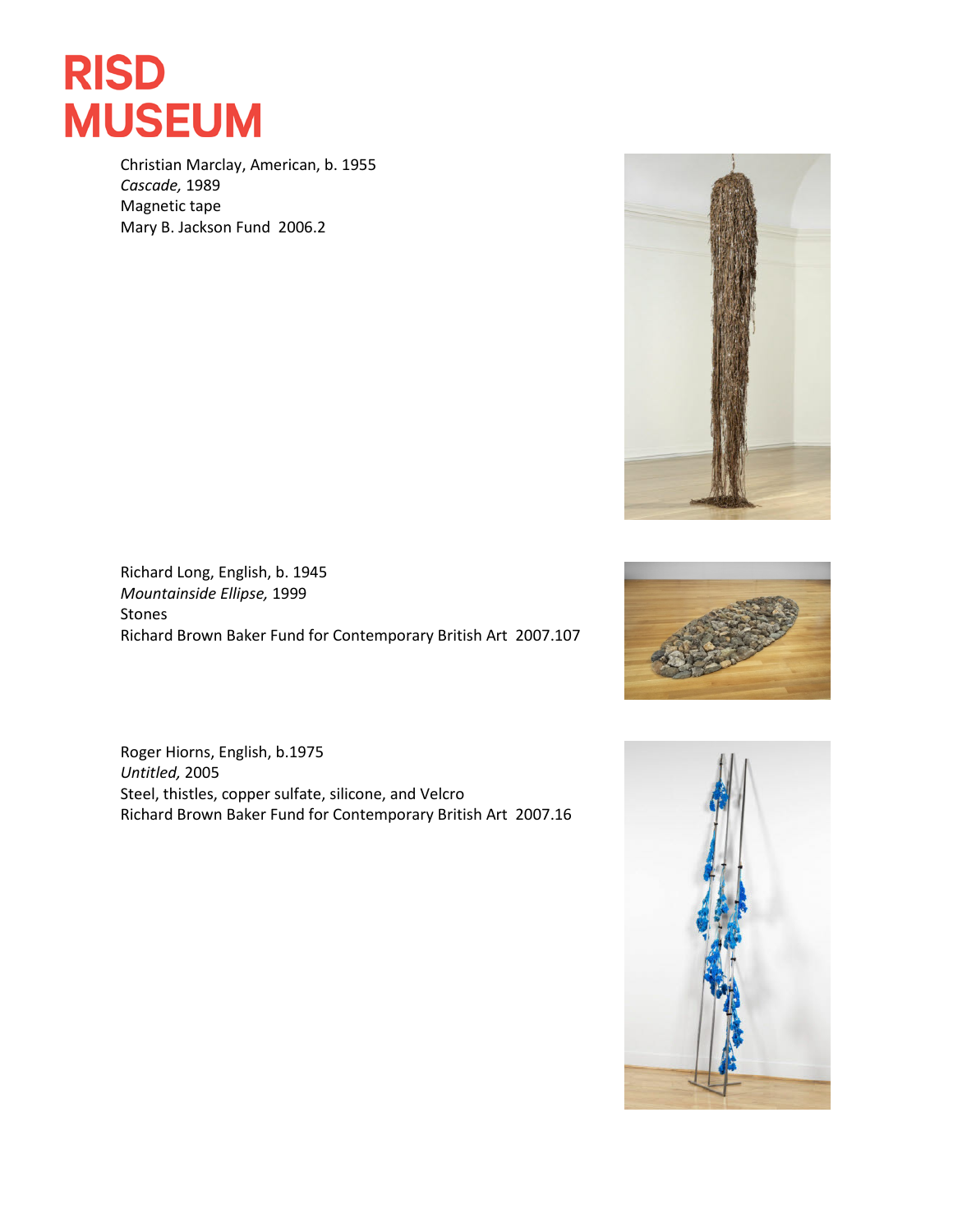

Paul Morrison, English, b. 1966 *Rhizophore,* 2006 Acrylic on linen Richard Brown Baker Fund for Contemporary British Art 2007.17



Yeondoo Jung, Korean, b. 1969 *Documentary Nostalgia,* 2007 LCD monitor with wood frame, hard drive with high definition video; color, silent Helen M. Danforth Acquisition Fund 2008.23

Sue McNally, American, b. 1967 *King's Beach,* 2007 Oil on canvas Helen M. Danforth Acquisition Fund 2008.38



Cathy Wilkes, Irish, b.1967 *Untitled,* 2008 Linen, latex, china saucer, rosebuds, and wire Richard Brown Baker Fund for Contemporary British Art 2008.40